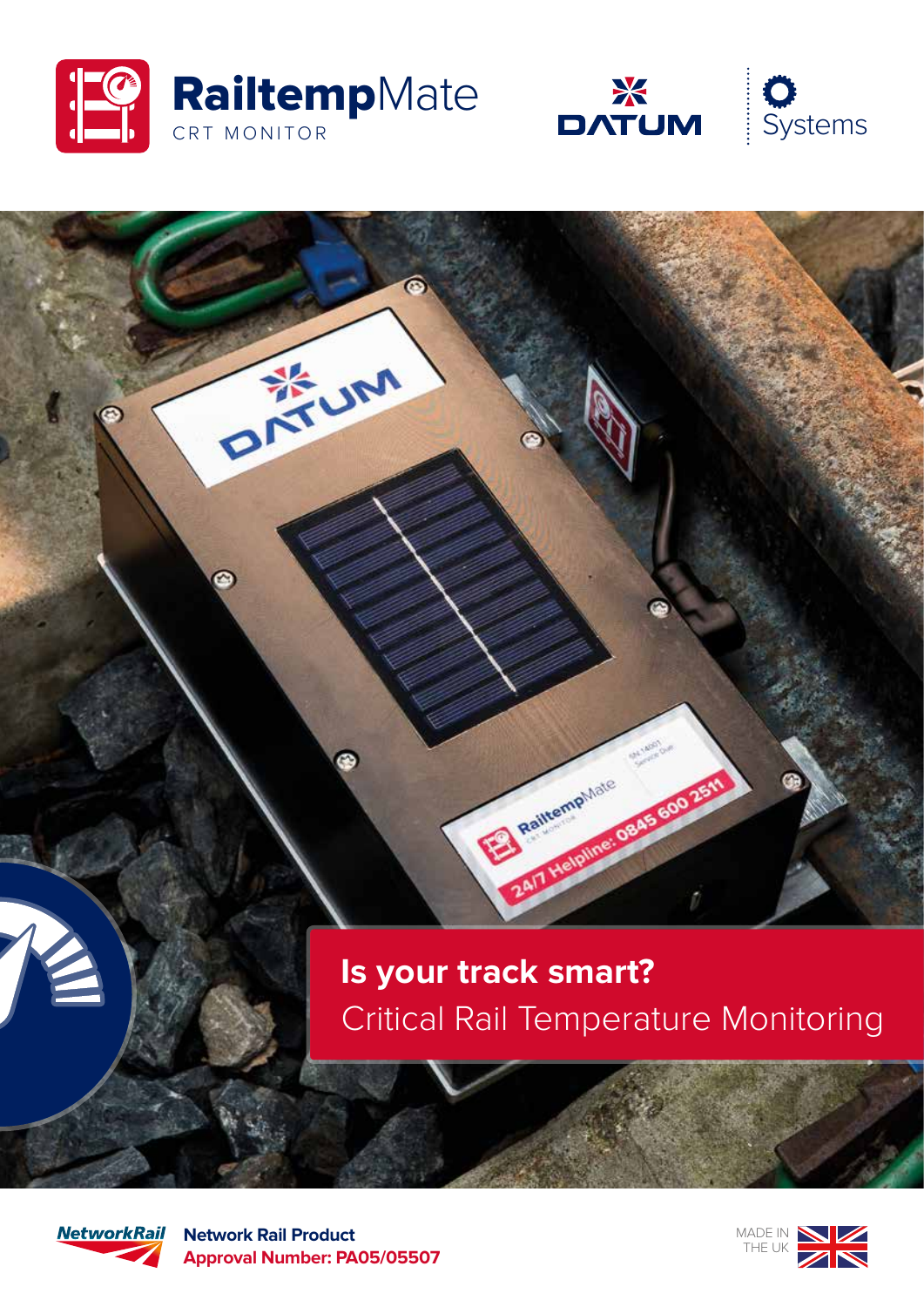Platform Interactive is a secure software application developed by Datum Interactive. It complements all of Datum's services and products providing a powerful data management and presentation solution. The user interface provides concise presentation of complex data.

#### **Example Features**

#### **PlatformInteractive** ONLINE SENSOR MANAGEMENT

- Interactive map view of all sites or projects
- Customisable layout options to view sensors at site
- Interactive graphing engine
- Configurable alerts to be sent via email or text
- Complete control of users and user groups
- Security features from Microsoft Azure

₩ **DATUM** 

**E** www.datum-group.com

#### **Key Features**

- Single action dual purpose "carry-clamp"
- Designed for the rail environment
- Compact and portable
- Rapid easy-fit locking mechanism and antitamper option
- Simple to install
- Built-in multi-network communications platform
- Auto non-contact off/on switch
- Interactive web-view of data on Platform Interactive
- Multiple and variable alarm limits, communicated online, by SMS or email with 24/7 technical support







## RailtempMate is an innovative automated critical rail temperature monitoring system.





The RailtempMate provides Permanent Way Managers with constantly updated rail temperature data allowing them to anticipate potential failures, avoid unnecessary speed restrictions and minimise the time spent working on or near the line.

The RailtempMate is a sustainable cable-free and compact monitoring system. It has a GPS locater housed within a portable and durable enclosure.

It is fitted to the rail foot in under 60 seconds via an easy-fit locking mechanism whilst an in-built solar panel provides power to recharge a 22Ah internal battery meaning it may never need re-charging once in the field.

RailtempMate continuously records rail temperatures from -55°C to +125ºC and can be remotely programmed to send limit alarms to any number of recipients by SMS, email or direct communication via Datum's 24 hour manned Control Centre in Manchester.

Data is streamed to Datum's secure website Platform Interactive (PI) and can be accessed 24/7 from anywhere in the world via smartphones, tablet or computer.

RailtempMate is fully interactive and has been designed in conjunction with Network Rail Permanent Way Engineers as a Critical Rail Temperature (CRT) management system project.

#### **Key Advantages**

**Onzier** 

- Removes the need for manual on track measurements
- Optimises resource management
- Reliability, accuracy and repeatability
- Rapid response to changeable weather systems
- Continuously measures track temperature
- Remotely controlled and programmable
- Innovative and state-of-theart communications platform

# **CRT Management using SMART technology**